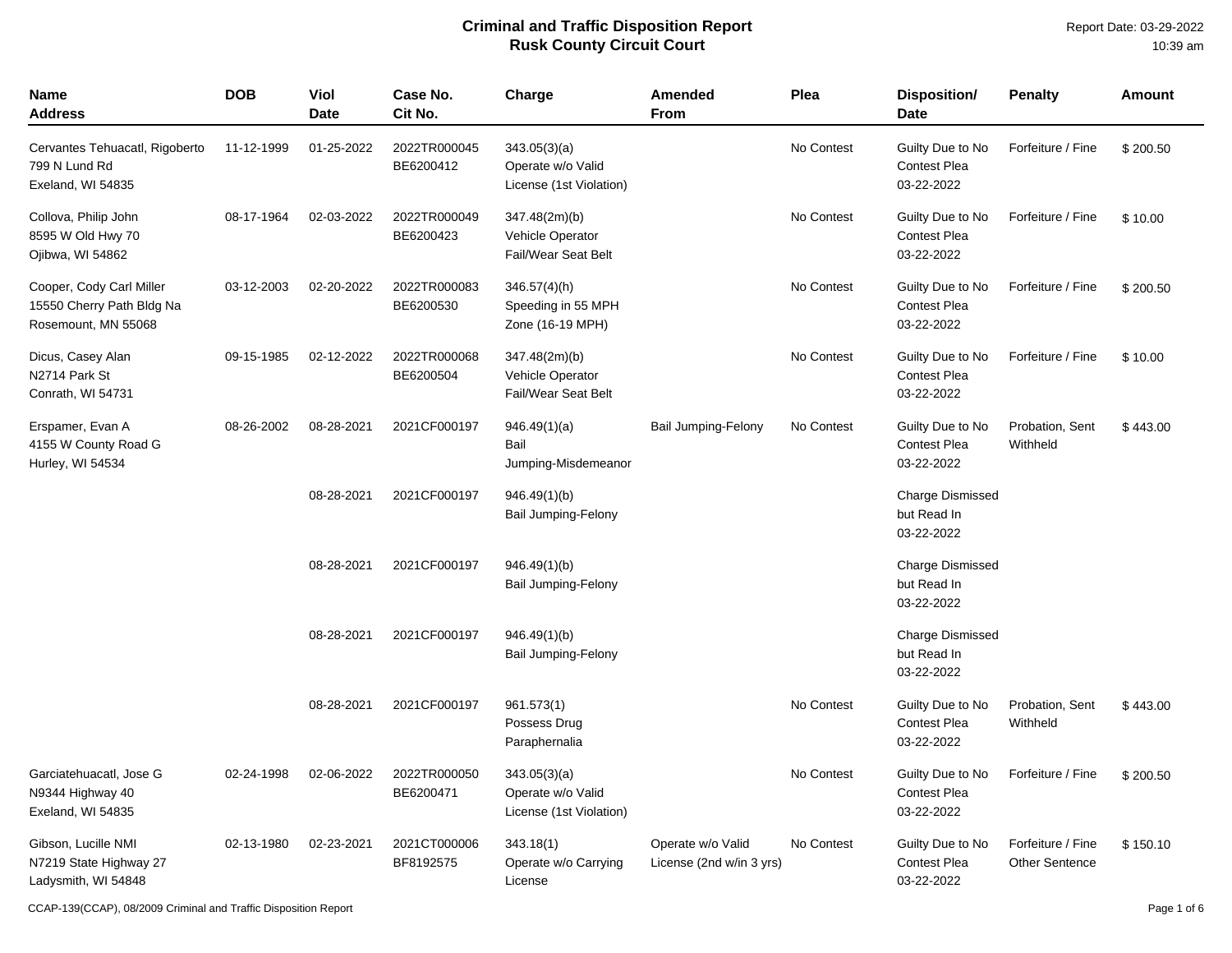| <b>Name</b><br>Address                                                  | <b>DOB</b> | Viol<br><b>Date</b> | Case No.<br>Cit No.        | Charge                                                                                                                      | <b>Amended</b><br><b>From</b>                                   | Plea       | Disposition/<br><b>Date</b>                           | <b>Penalty</b>                             | Amount   |
|-------------------------------------------------------------------------|------------|---------------------|----------------------------|-----------------------------------------------------------------------------------------------------------------------------|-----------------------------------------------------------------|------------|-------------------------------------------------------|--------------------------------------------|----------|
| Glotfelty, Robert Wayne<br>N4165 Hwy 40<br>Bruce, WI 54819              | 02-22-1953 | 02-13-2022          | 2022TR000069<br>BE6200526  | 347.48(2m)(b)<br>Vehicle Operator<br>Fail/Wear Seat Belt                                                                    |                                                                 | No Contest | Guilty Due to No<br><b>Contest Plea</b><br>03-22-2022 | Forfeiture / Fine                          | \$10.00  |
| Guthman, Samantha Marie<br>1009 Sabin Ave E<br>Ladysmith, WI 54848      | 10-16-1995 | 02-07-2022          | 2022TR000063<br>BB9226626  | 344.62(1)<br>Operating a motor vehicle<br>w/o insurance                                                                     |                                                                 | No Contest | Guilty Due to No<br><b>Contest Plea</b><br>03-22-2022 | Forfeiture / Fine                          | \$200.50 |
| Hallquist, Tyler Lee<br>205 Galloway Ct #1<br>Menomonie, WI 54751       | 06-30-2002 | 02-11-2022          | 2022TR000086<br>BE8863326  | 346.05(1)<br>Operating Left of Center                                                                                       |                                                                 | No Contest | Guilty Due to No<br><b>Contest Plea</b><br>03-22-2022 | Forfeiture / Fine                          | \$213.10 |
| Hankins, Kyle William<br>814 E 3rd St S<br>Ladysmith, WI 54848          | 09-11-1991 | 02-04-2022          | 2022TR000051<br>BE6200434  | 344.62(2)<br>Operating motor vehicle<br>w/o proof of insurance                                                              |                                                                 | No Contest | Guilty Due to No<br><b>Contest Plea</b><br>03-22-2022 | Forfeiture / Fine                          | \$10.00  |
| Hickman, William G<br>N4801 County Highway B #9<br>Glen Flora, WI 54526 | 08-17-1990 | 09-21-2021          | 2021CM000154<br>KR803XHJNF | 32-364<br>Possession and use of<br>drug paraphernalia                                                                       | Possess Drug<br>Paraphernalia                                   | No Contest | Guilty Due to No<br><b>Contest Plea</b><br>03-22-2022 | Forfeiture / Fine<br><b>Other Sentence</b> | \$263.50 |
| Hollenbeck, Amber P<br>103 Hampton Avenue S<br>Dallas, WI 54733         | 11-07-2002 | 04-24-2020          | 2021CF000077               | 947.01(1)<br><b>Disorderly Conduct</b>                                                                                      | Possession of Child<br>Pornography by Person<br>Under Age of 18 | No Contest | Guilty Due to No<br>Contest Plea<br>03-22-2022        | Probation, Sent<br>Withheld                | \$443.00 |
|                                                                         |            | 04-24-2020          | 2021CF000077               | 947.01(1)<br><b>Disorderly Conduct</b>                                                                                      |                                                                 | No Contest | Guilty Due to No<br><b>Contest Plea</b><br>03-22-2022 | Probation, Sent<br>Withheld                | \$443.00 |
| Howard, Dylan Michael<br>621 N Main St<br>Bruce, WI 54819               | 09-15-1997 | 02-12-2022          | 2022TR000070<br>BE6200493  | 343.05(3)(a)<br>Operate w/o Valid<br>License (1st Violation)                                                                |                                                                 | No Contest | Guilty Due to No<br><b>Contest Plea</b><br>03-22-2022 | Forfeiture / Fine                          | \$200.50 |
| Howard, Dylan Michael<br>224 2nd Ave N # B<br>Park Falls, WI 54552      | 09-15-1997 | 02-15-2022          | 2022TR000082<br>BG3639963  | 343.44(1)(a)<br><b>Operating While</b><br>Suspended                                                                         |                                                                 | No Contest | Guilty Due to No<br>Contest Plea<br>03-22-2022        | Forfeiture / Fine                          | \$200.50 |
| Jordan, Carissa K<br>N5335 Linden St<br>Tony, WI 54563                  | 07-09-1993 | 05-06-2021          | 2021CF000110               | 961.42(1)<br>Maintain Drug Trafficking<br>Place<br>[939.05 - PTAC, as a<br>Party to a<br>Crime][939.62(1)(b) -<br>Repeater] |                                                                 |            | <b>Charge Dismissed</b><br>but Read In<br>03-22-2022  |                                            |          |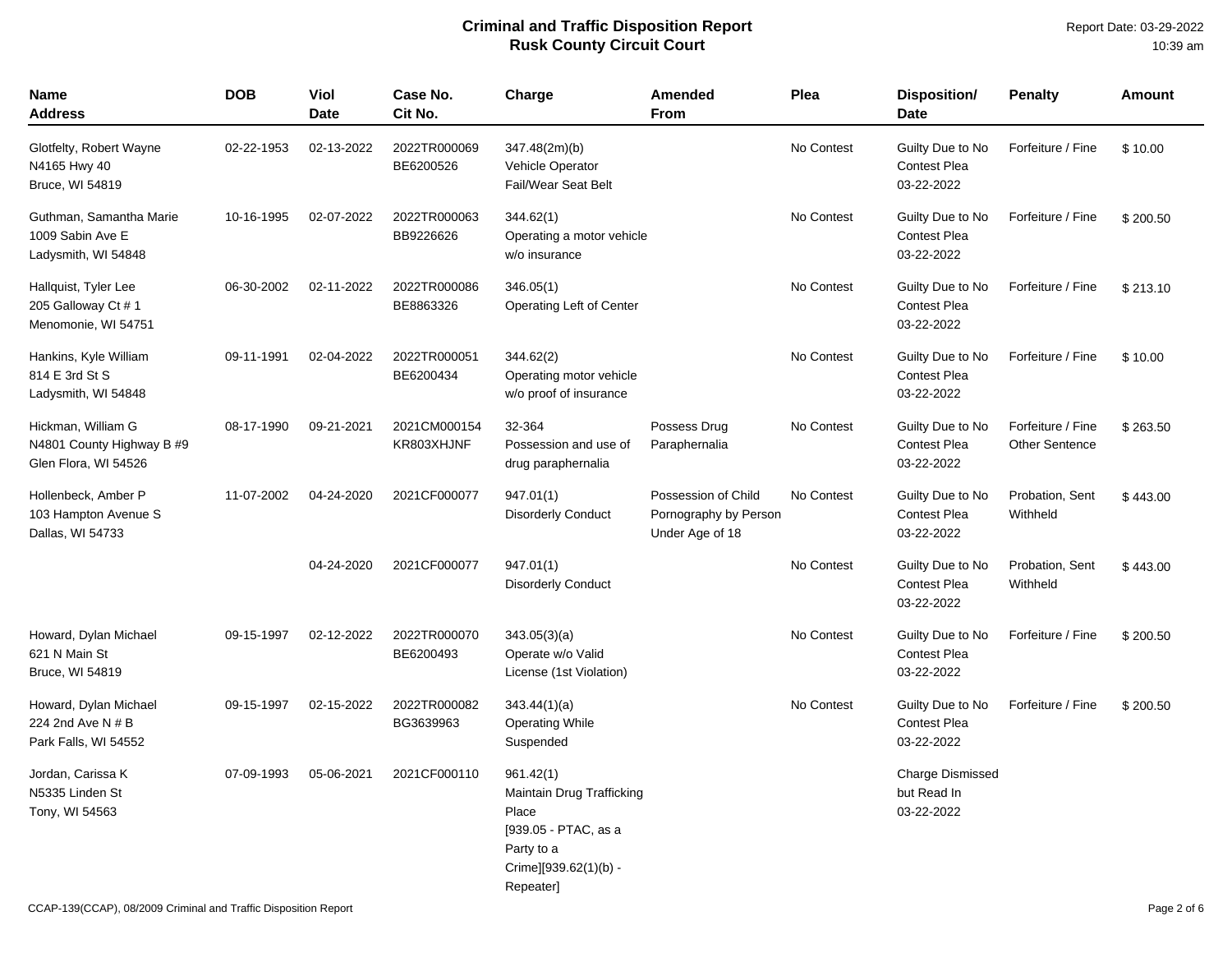Report Date: 03-29-2022 10:39 am

| Name<br><b>Address</b>                                          | <b>DOB</b> | Viol<br><b>Date</b> | Case No.<br>Cit No.       | Charge                                                                                                                        | <b>Amended</b><br>From | Plea       | <b>Disposition/</b><br><b>Date</b>                       | <b>Penalty</b>              | Amount   |
|-----------------------------------------------------------------|------------|---------------------|---------------------------|-------------------------------------------------------------------------------------------------------------------------------|------------------------|------------|----------------------------------------------------------|-----------------------------|----------|
|                                                                 |            | 05-06-2021          | 2021CF000110              | 961.41(3g)(g)<br>Possession of<br>Methamphetamine<br>[939.05 - PTAC, as a<br>Party to a<br>Crime][939.62(1)(b) -<br>Repeater] |                        | No Contest | Guilty Due to No<br>Contest Plea<br>03-22-2022           | Probation, Sent<br>Withheld | \$518.00 |
|                                                                 |            | 05-06-2021          | 2021CF000110              | 961.573(1)<br>Possess Drug<br>Paraphernalia<br>[939.05 - PTAC, as a<br>Party to a<br>Crime][939.62(1)(a) -<br>Repeater]       |                        |            | <b>Charge Dismissed</b><br>but Read In<br>03-22-2022     |                             |          |
| Leer, Kassidy Jean<br>N5890 Fetke Rd<br>Bruce, WI 54819         | 05-09-2000 | 02-10-2022          | 2022TR000071<br>BG3639952 | 344.62(2)<br>Operating motor vehicle<br>w/o proof of insurance                                                                |                        | No Contest | Guilty Due to No<br><b>Contest Plea</b><br>03-22-2022    | Forfeiture / Fine           | \$10.00  |
| Makinia, Cadyn<br>1001 E. 10th Street S.<br>Ladysmith, WI 54848 | 03-02-2004 | 01-02-2020          | 2021CF000084              | 948.02(2)<br>2nd Degree Sexual<br>Assault of Child                                                                            |                        |            | Dismissed on<br>Prosecutor's Motion<br>03-21-2022        |                             |          |
|                                                                 |            | 01-02-2020          | 2021CF000084              | 940.45(1)<br>Intimidate Victim/Use or<br><b>Attempt Force</b>                                                                 |                        |            | Dismissed on<br>Prosecutor's Motion<br>03-21-2022        |                             |          |
|                                                                 |            | 01-20-2020          | 2021CF000084              | 940.45(3)<br>Intimidate<br>Victim/Threaten Force,<br>etc.                                                                     |                        |            | Dismissed on<br><b>Prosecutor's Motion</b><br>03-21-2022 |                             |          |
|                                                                 |            | 01-02-2020          | 2021CF000084              | 940.30<br>False Imprisonment                                                                                                  |                        |            | Dismissed on<br>Prosecutor's Motion<br>03-21-2022        |                             |          |
|                                                                 |            | 01-02-2020          | 2021CF000084              | 940.19(1)<br><b>Battery</b>                                                                                                   |                        |            | Dismissed on<br>Prosecutor's Motion<br>03-21-2022        |                             |          |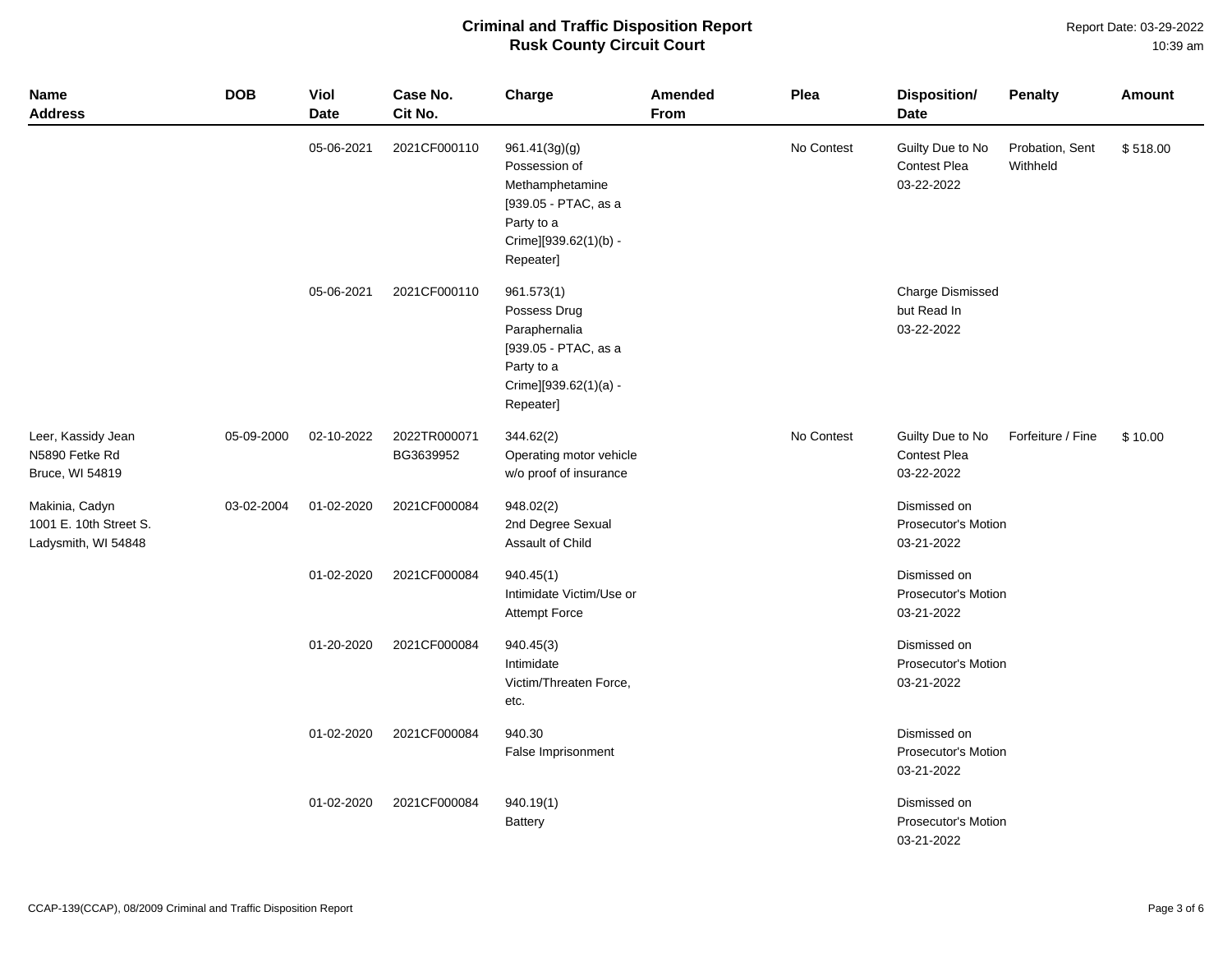| Name<br><b>Address</b>                                                                                             | <b>DOB</b> | Viol<br><b>Date</b> | Case No.<br>Cit No.       | Charge                                                                                                           | Amended<br><b>From</b> | Plea       | Disposition/<br><b>Date</b>                           | <b>Penalty</b>                                                                          | Amount   |
|--------------------------------------------------------------------------------------------------------------------|------------|---------------------|---------------------------|------------------------------------------------------------------------------------------------------------------|------------------------|------------|-------------------------------------------------------|-----------------------------------------------------------------------------------------|----------|
| Merrill, Xzavier Thomas<br>W9918 County Road D<br>Holcombe, WI 54745                                               | 10-28-2001 | 02-06-2022          | 2022TR000054<br>AC0644092 | 341.04(1)<br>Non-Registration of<br>Vehicle - Auto <10,000<br>lbs                                                |                        | No Contest | Guilty Due to No<br><b>Contest Plea</b><br>03-22-2022 | Forfeiture / Fine                                                                       | \$175.30 |
| Miller, Seth Allen<br>422 Amherst Ave<br>Hawkins, WI 54530                                                         | 05-19-1990 | 02-09-2022          | 2022TR000072<br>AC0644114 | 346.89(1)<br><b>Inattentive Driving</b>                                                                          |                        | No Contest | Guilty Due to No<br><b>Contest Plea</b><br>03-22-2022 | Forfeiture / Fine                                                                       | \$187.90 |
| Montonya, Cassandra S<br>N2715 1St Ave<br>Conrath, WI 54731                                                        | 07-07-1996 | 10-16-2021          | 2021CF000263              | 943.34(1)(a)<br>Receiving or Concealing<br><b>Stolen Property</b><br>$(<= $2500)$<br>$[939.62(1)(a) - Repeated]$ |                        |            | Administrative<br>Disposition<br>03-21-2022           |                                                                                         |          |
| Nelson, Cynthia K<br>108 N Pine St<br>Cadott, WI 54727                                                             | 10-29-1993 | 02-06-2022          | 2022TR000055<br>BE6200456 | 346.63(1)(b)<br>Operating w/ PAC<br>$>=0.08, <0.15$ (1st)                                                        |                        |            | Dismissed on<br>Prosecutor's Motion<br>03-22-2022     |                                                                                         |          |
| Nelson, Cynthia K<br>108 N Pine St<br>Cadott, WI 54727                                                             | 10-29-1993 | 02-06-2022          | 2022TR000056<br>BE6200445 | 346.63(1)(a)<br>OWI (1st)                                                                                        |                        | No Contest | Guilty Due to No<br><b>Contest Plea</b><br>03-22-2022 | Forfeiture / Fine<br><b>DOT License</b><br>Revoked<br>6 Months<br>Alcohol<br>assessment | \$811.50 |
| Nelson, Robert Andrew Kubera<br>430 Moon Lake Dr # 9<br>Rice Lake, WI 54868                                        | 06-12-1998 | 02-03-2022          | 2022TR000057<br>BG3795831 | 346.57(4)(h)<br>Speeding in 55 MPH<br>Zone (20-24 MPH)                                                           |                        | No Contest | Guilty Due to No<br><b>Contest Plea</b><br>03-22-2022 | Forfeiture / Fine                                                                       | \$225.70 |
| Plummer, Kolton James<br>N470 Chippewa Trl<br>New Auburn, WI 54757                                                 | 06-16-2000 | 02-06-2022          | 2022TR000060<br>BE6200460 | 347.48(2m)(b)<br>Vehicle Operator<br>Fail/Wear Seat Belt                                                         |                        | No Contest | Guilty Due to No<br><b>Contest Plea</b><br>03-22-2022 | Forfeiture / Fine                                                                       | \$10.00  |
| Reid DOC #693008, Kristopher W 03-15-1985<br>Dodge Correctional Institution<br>PO Box 661<br>Waupun, WI 53963-0661 |            | 12-05-2019          | 2020CF000021              | 943.10(1m)(a)<br>Burglary-Building or<br>Dwelling<br>[939.05 - PTAC, as a<br>Party to a Crime]                   |                        |            | <b>Charge Dismissed</b><br>but Read In<br>03-22-2022  |                                                                                         |          |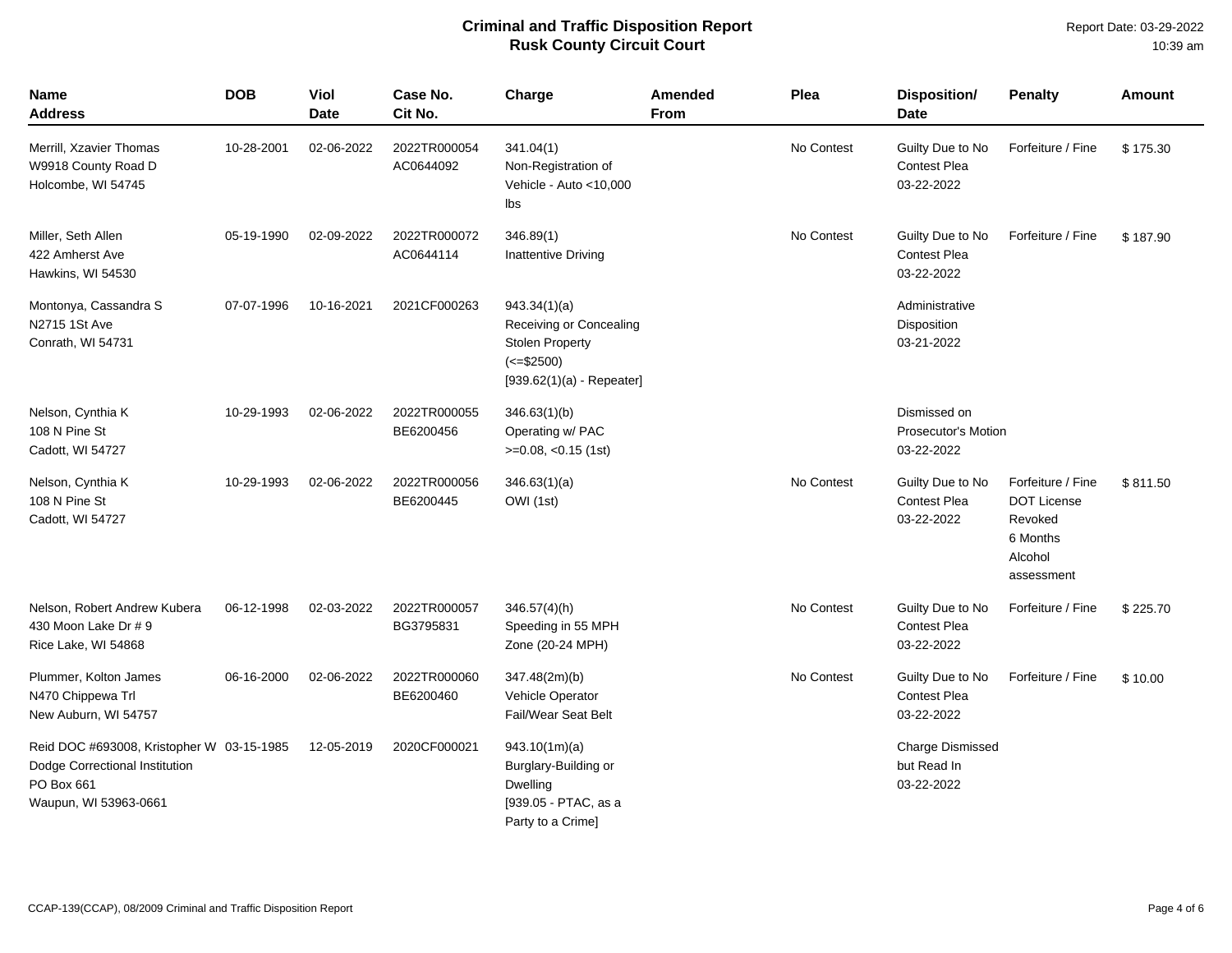Report Date: 03-29-2022 10:39 am

| <b>Name</b><br><b>Address</b>                                                                                    | <b>DOB</b> | Viol<br><b>Date</b> | Case No.<br>Cit No. | Charge                                                                                                     | <b>Amended</b><br>From | Plea       | <b>Disposition/</b><br><b>Date</b>                    | <b>Penalty</b>                                                               | <b>Amount</b> |
|------------------------------------------------------------------------------------------------------------------|------------|---------------------|---------------------|------------------------------------------------------------------------------------------------------------|------------------------|------------|-------------------------------------------------------|------------------------------------------------------------------------------|---------------|
|                                                                                                                  |            | 12-05-2019          | 2020CF000021        | 943.20(1)(a)<br>Theft-Movable Property<br>>\$10,000-\$100,000<br>[939.05 - PTAC, as a<br>Party to a Crime] |                        |            | <b>Charge Dismissed</b><br>but Read In<br>03-22-2022  |                                                                              |               |
|                                                                                                                  |            | 12-05-2019          | 2020CF000021        | 946.49(1)(b)<br>Bail Jumping-Felony                                                                        |                        | No Contest | Guilty Due to No<br>Contest Plea<br>03-22-2022        | Probation, Sent<br>Imposed<br>State Prison<br>Extended<br>Supervision        | \$1667.64     |
|                                                                                                                  |            | 12-05-2019          | 2020CF000021        | 946.49(1)(b)<br><b>Bail Jumping-Felony</b>                                                                 |                        | No Contest | Guilty Due to No<br><b>Contest Plea</b><br>03-22-2022 | Probation, Sent<br>Imposed<br><b>State Prison</b><br>Extended<br>Supervision | \$518.00      |
| Reid #693008, Kristopher W<br>New Lisbon Correctional Institution<br>2000 Progress Drive<br>New Lisbon, WI 53950 | 03-15-1985 | 07-09-2018          | 2018CF000169        | 946.49(1)(b)<br>Bail Jumping-Felony                                                                        |                        |            | <b>Charge Dismissed</b><br>but Read In<br>03-22-2022  |                                                                              |               |
|                                                                                                                  |            | 07-09-2018          | 2018CF000169        | 961.41(3g)(g)<br>Possession of<br>Methamphetamine                                                          |                        | No Contest | Guilty Due to No<br><b>Contest Plea</b><br>03-22-2022 | Probation, Sent<br>Imposed<br><b>State Prison</b><br>Extended<br>Supervision | \$518.00      |
|                                                                                                                  |            | 07-09-2018          | 2018CF000169        | 961.573(1)<br>Possess Drug<br>Paraphernalia                                                                |                        |            | <b>Charge Dismissed</b><br>but Read In<br>03-22-2022  |                                                                              |               |
| Reid #693008, Kristopher W<br>Dodge Correctional Inst.<br>PO Box 661<br>Waupun, WI 53963-0661                    | 03-15-1985 | 01-22-2019          | 2019CF000029        | 946.49(1)(b)<br><b>Bail Jumping-Felony</b>                                                                 |                        |            | <b>Charge Dismissed</b><br>but Read In<br>03-22-2022  |                                                                              |               |
|                                                                                                                  |            | 01-22-2019          | 2019CF000029        | 946.49(1)(b)<br>Bail Jumping-Felony                                                                        |                        |            | <b>Charge Dismissed</b><br>but Read In<br>03-22-2022  |                                                                              |               |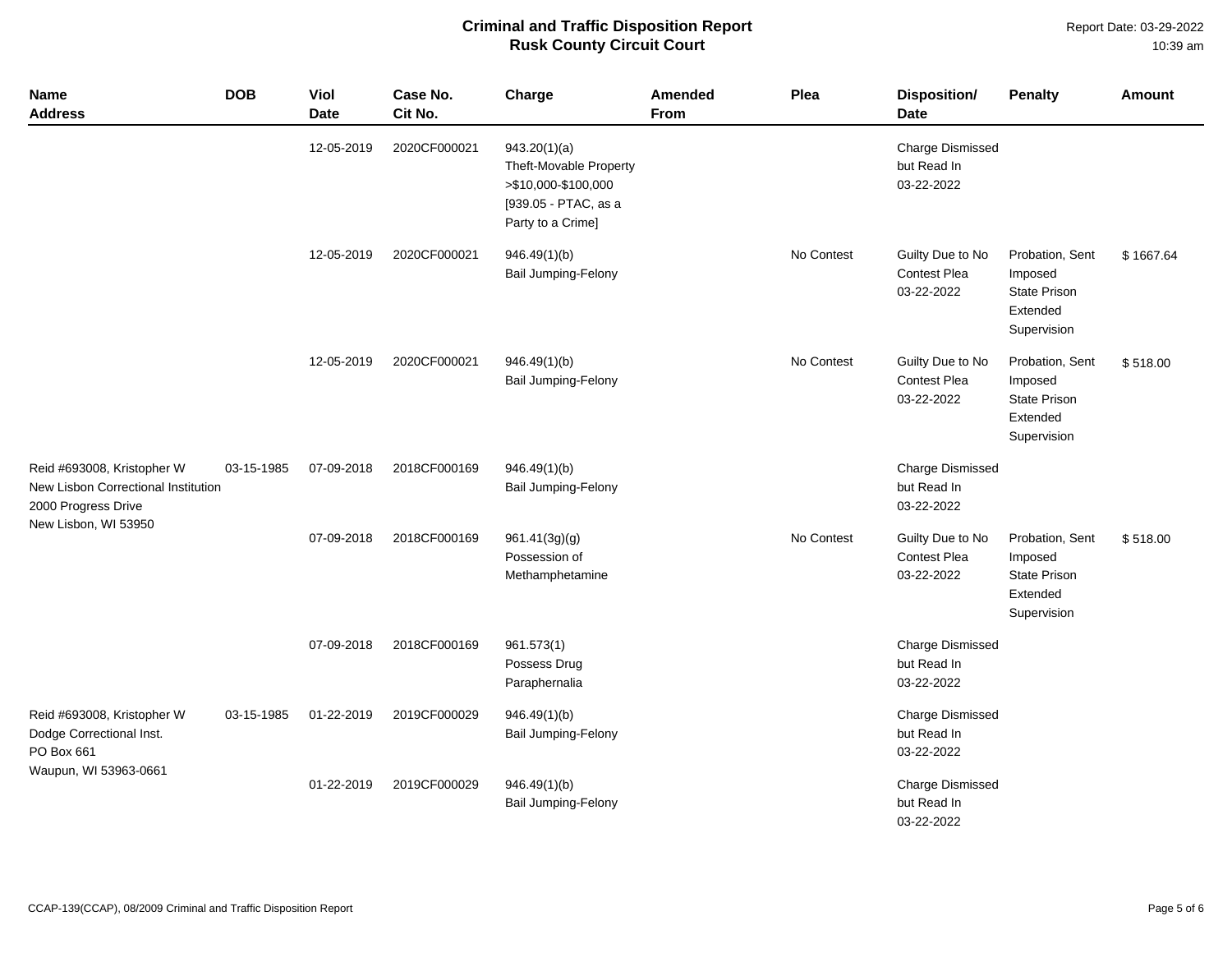| <b>Name</b><br><b>Address</b>                                                                                     | <b>DOB</b> | Viol<br><b>Date</b> | Case No.<br>Cit No.       | Charge                                                                                                           | Amended<br><b>From</b> | Plea       | Disposition/<br><b>Date</b>                              | <b>Penalty</b>                                                               | <b>Amount</b> |
|-------------------------------------------------------------------------------------------------------------------|------------|---------------------|---------------------------|------------------------------------------------------------------------------------------------------------------|------------------------|------------|----------------------------------------------------------|------------------------------------------------------------------------------|---------------|
|                                                                                                                   |            | 01-22-2019          | 2019CF000029              | 961.42(1)<br>Maintain Drug Trafficking<br>Place<br>[939.05 - PTAC, as a<br>Party to a Crime]                     |                        | No Contest | Guilty Due to No<br><b>Contest Plea</b><br>03-22-2022    | Probation, Sent<br>Imposed<br><b>State Prison</b><br>Extended<br>Supervision | \$518.00      |
| Sanchez Salas, Flavio<br>7017 County Road I<br>Conrath, WI 54731                                                  | 05-07-1991 | 02-25-2022          | 2022TR000096<br>BE8867154 | 343.05(3)(a)<br>Operate w/o Valid<br>License (1st Violation)                                                     |                        | No Contest | Guilty Due to No<br><b>Contest Plea</b><br>03-22-2022    | Forfeiture / Fine                                                            | \$200.50      |
| Sandlin, Dale Everett<br>W11078 Mclean Rd<br>Bruce, WI 54819                                                      | 08-21-1987 | 02-06-2022          | 2022TR000062<br>AC0644103 | 344.62(1)<br>Operating a motor vehicle<br>w/o insurance                                                          |                        | No Contest | Guilty Due to No<br><b>Contest Plea</b><br>03-22-2022    | Forfeiture / Fine                                                            | \$200.50      |
| Smith, Breann Hunter<br>N8331 Reichel Rd<br>Bruce, WI 54819                                                       | 11-03-1982 | 02-12-2022          | 2022TR000074<br>BE6200482 | $346.57(4)$ (h)<br>Speeding in 55 MPH<br>Zone (16-19 MPH)                                                        |                        | No Contest | Guilty Due to No<br><b>Contest Plea</b><br>03-22-2022    | Forfeiture / Fine                                                            | \$200.50      |
| Squires, Benjamin Nathaniel<br>W8715 E Townline Rd<br>Ladysmith, WI 54848                                         | 10-04-1982 | 02-12-2022          | 2022TR000080<br>BB9229393 | 341.04(1)<br>Non-Registration of<br>Vehicle - Auto <10,000<br>Ibs                                                |                        | No Contest | Guilty Due to No<br><b>Contest Plea</b><br>03-22-2022    | Forfeiture / Fine                                                            | \$175.30      |
| Teschendorf, Brendan John<br>818 W 9th St N<br>Ladysmith, WI 54848                                                | 01-11-2001 | 01-22-2022          | 2022TR000043<br>BB9229360 | 343.05(3)(a)<br>Operate w/o Valid<br>License b/c Expiration                                                      |                        | No Contest | Guilty Due to No<br><b>Contest Plea</b><br>03-22-2022    | Forfeiture / Fine                                                            | \$162.70      |
| Witt #00619024, Nicholas G<br><b>Stanley Correctional Institution</b><br>100 Corrections Way<br>Stanley, WI 54768 | 07-29-1993 | 03-25-2021          | 2021CF000147              | 948.21(2)<br>Neglecting a Child (No<br>Harm and Child $<$ 6 Yrs<br>or Disability)<br>$[939.62(1)(b) - Repeated]$ |                        |            | Dismissed on<br><b>Prosecutor's Motion</b><br>03-21-2022 |                                                                              |               |